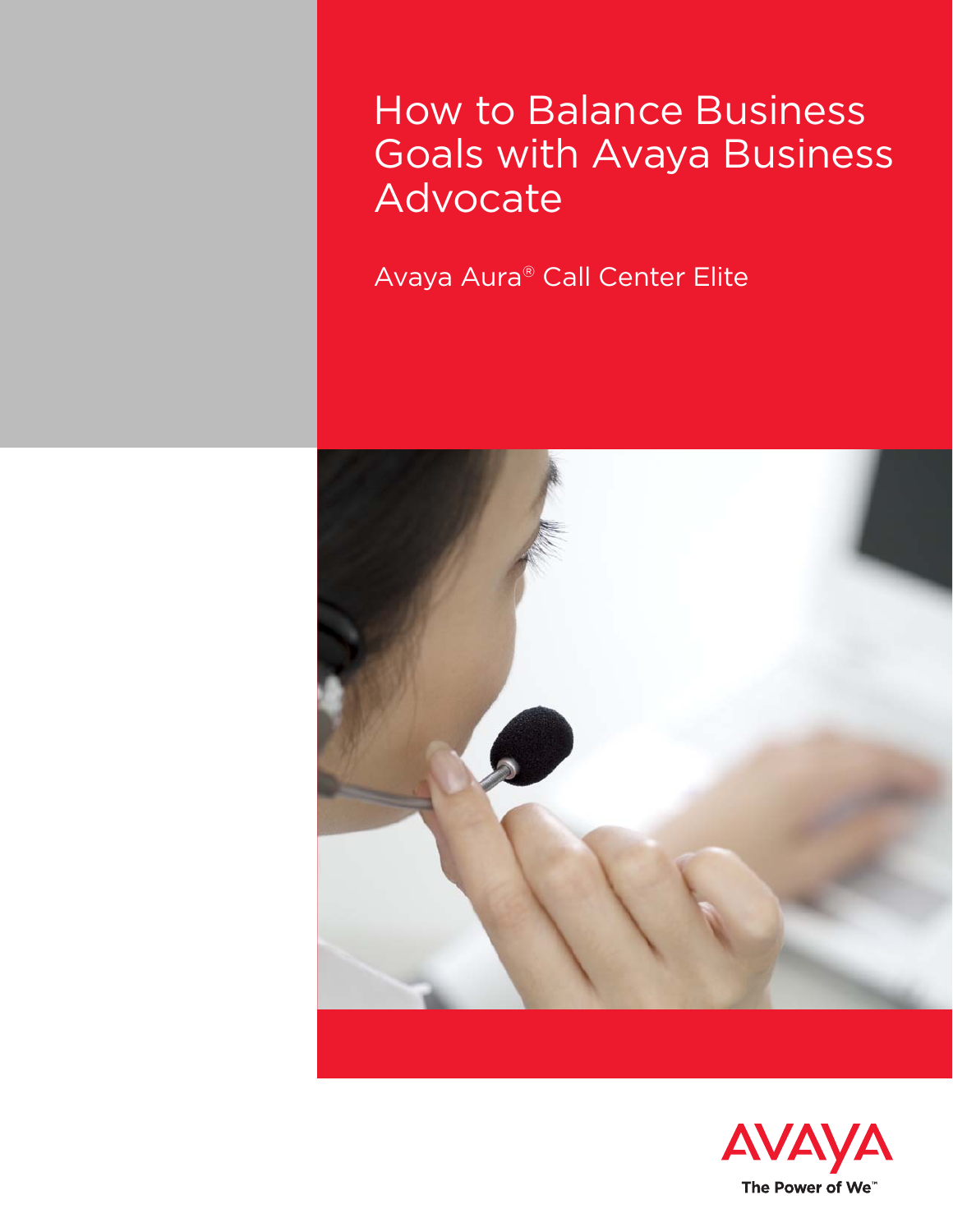## TABLE OF CONTENTS

| Creating the perfectly balanced contact center        | 2 |
|-------------------------------------------------------|---|
| Make goal-based decisions                             | 3 |
| Set situational service levels for high-value callers | 4 |
| Manage agent pools dynamically                        | 5 |
| Optimize agent utilization rates                      | 5 |
| Manage proactively: Avaya Business Advocate           | 6 |
| <b>Conclusion</b>                                     | 7 |
| <b>Learn More</b>                                     |   |

Funambulism is the art of walking along a rope at great heights. Even after a tightrope walker has mastered the skill of balance and overcome the fear of falling, he discovers new challenges as he moves to greater high-wire feats. Shifting winds can throw the best performer off balance. And the bouncing of the wire is always working against him.

Even in the best-run contact centers, it's no mean feat to simultaneously satisfy the needs of each customer, every agent, and complex segmentation policies. Inbound contacts come not as a steady breeze, but in gusts that frequently shift directions. Volumes bounce, sometimes radically, making it difficult to consistently meet varying service levels.

This presents contact centers with the triple pressures of increasing efficiencies, satisfying customers

and retaining agents — all while managing expenses.

This paper provides new ideas and solutions for contact center managers who seek to set aside the daily high-wire act and instead make a calm, balanced journey across the abyss of these pressures.

Avaya Business Advocate, now standard in Avaya Aura® Call Center Elite, can get you off the tight rope and onto solid ground. It can help to provide that calm and balance, so contact center managers can create an excellent customer experience. In the process, managers can balance agent workload based on the company's business rules, and increase contact center efficiency and revenues.

Enabling a perfectly balanced contact center, Avaya Business Advocate uses patented algorithms to:

- ° Manage call spikes
- ° Meet service levels consistently
- ° Assign and reassign agents automatically, as required
- ° Predict wait times
- ° Deliver customized call treatments
- ° Match the right agent with the right contact
- ° Reduce agent burn out by balancing the workload

# Creating the perfectly balanced contact center

In the ideal contact center, it's a breeze to consistently match work items and resources, without harming service levels or overloading agents. In this imaginary world, highvalue customers get fast service, yet no one is hung out to dry. Service and segmentation goals are met, without requiring supervisors to shuffle agents.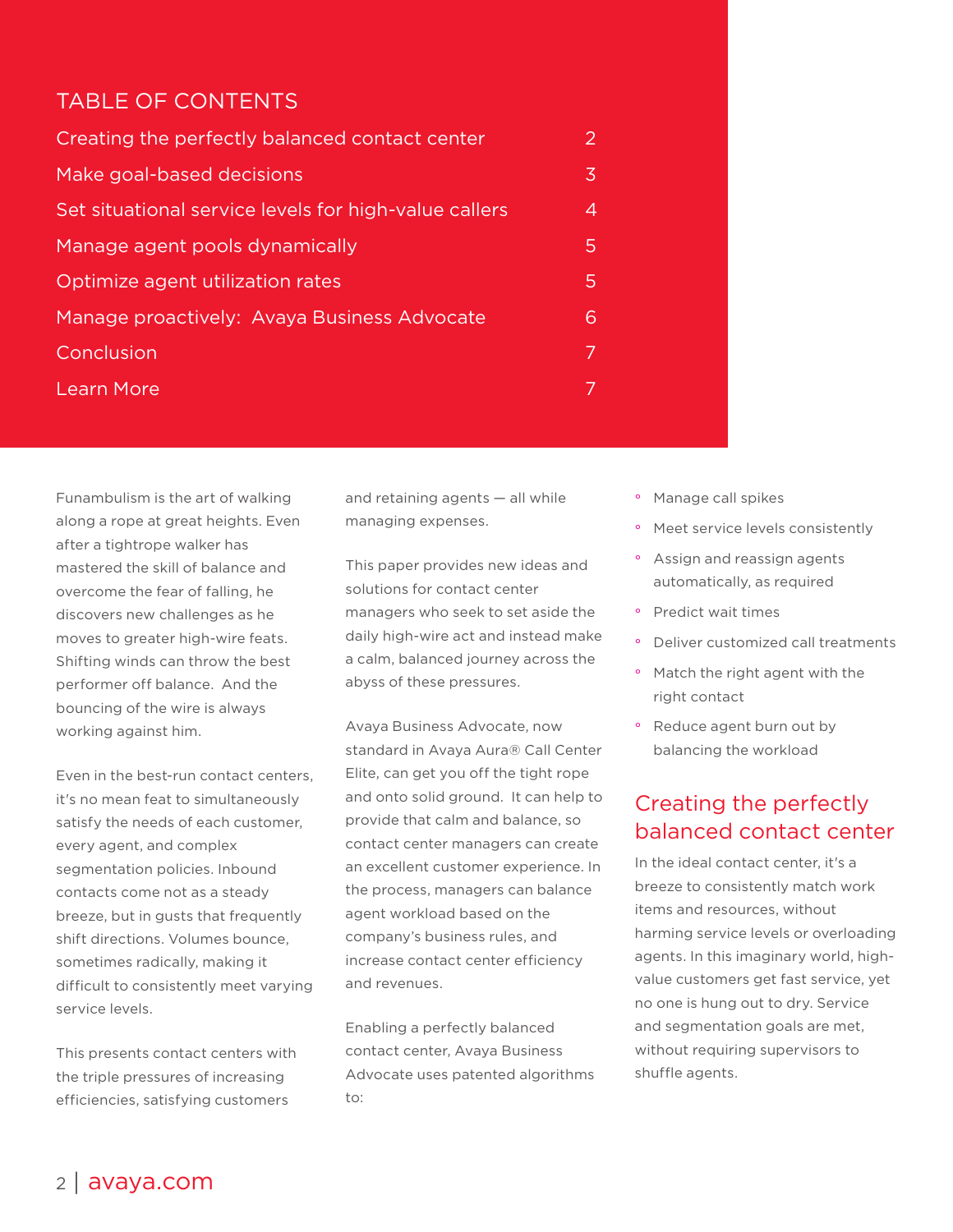<span id="page-2-0"></span>Reality has, until recently, been far from the ideal. Contact center applications have used historical data to achieve service levels and manage agent occupancy. The past is not always an accurate predictor of the present moment, especially in contact centers.

The leap from traditional ACD functionality to skills-based routing applications helped to acknowledge differences in agent training and proficiency, and route calls accordingly. Segmentation brought improvements in how customers of higher value were treated in the call queue.

But neither of these advancements solved the most pressing contact center problems. Contact center managers continued to use tools that forced them to walk the tight rope looking back, not forward. When the volume of calls shifted unexpectedly, higher-skilled agents could suddenly find themselves in the hot seat, leading to burnout of the best agents. Higher-value customers were placed at the front of the queue, but lower-value customers were continually pushed back. Whenever higher-priority contact volume rose, service for average customers plummeted.

Today, thanks to innovations in contact center technologies, Avaya Business Advocate offers a better way. Matching the right contact with the right resource at the right time, every time, it:

- ° Uses patented technology to look ahead instead of back
- ° Monitors and maintains service levels by reassigning agents – automatically
- ° Gives managers control of quality of service and agent utilization

Step off your high wire for a moment and come with us on a tour of the best approaches to contact center management.

## Make goal-based decisions

One downfall of priority queuing has been its myopic focus on the highest priority customers. When the tightrope starts to bounce, supervisors react to a growing number of calls in queue, or the oldest call waiting. By that time it is too late to manually manage service levels and deliver acceptable service to all customer groups. Lowerpriority customers wait longer and longer in queue, and get frustrated or abandon from queue.

Taking a different approach to this problem, Avaya Business Advocate predicts the wait time for each inbound call and then — selecting the best available resource for each call — delivers it, meeting targeted service objectives. With forwardlooking optimization, decisions are based on business goals rather than stale statistics describing past issues.

The advantage of this multi-level approach is the dynamic selection of agents to meet service level objectives for all calls across the

business. Avaya Business Advocate handles the complex task of balancing segmentation rules with service objectives. To strike that ideal balance, contacts are segmented into discrete queues, and each queue is assigned its own service objective.

Consider a fictitious example. Atmos Airlines segments most callers into three queues. They set 20 seconds as the target service level for the queue with elite "Atmos Sphere Club" frequent flyers, 60 seconds for the main reservations queue, and 120 seconds for passengers seeking free mileage upgrades.

Then the contact center system compares the skills of agents, as they become available, with the contact at the head of each queue. Priority goes to the call for which a longer wait will most jeopardize the targeted service level. That contact is delivered to the available agent.

This servicing method takes into consideration all logged-in agents and skill sets in the contact center. It depends on accurate, split-second calculations of expected or predicted wait times, based on alwayschanging variables. Neither of these is humanly possible to do manually. All of it is achievable with patented Avaya technology.

A contact center that implements this technique will route contacts based on multi-level service goals and segmentation policies, rather than on single-dimensional priority levels.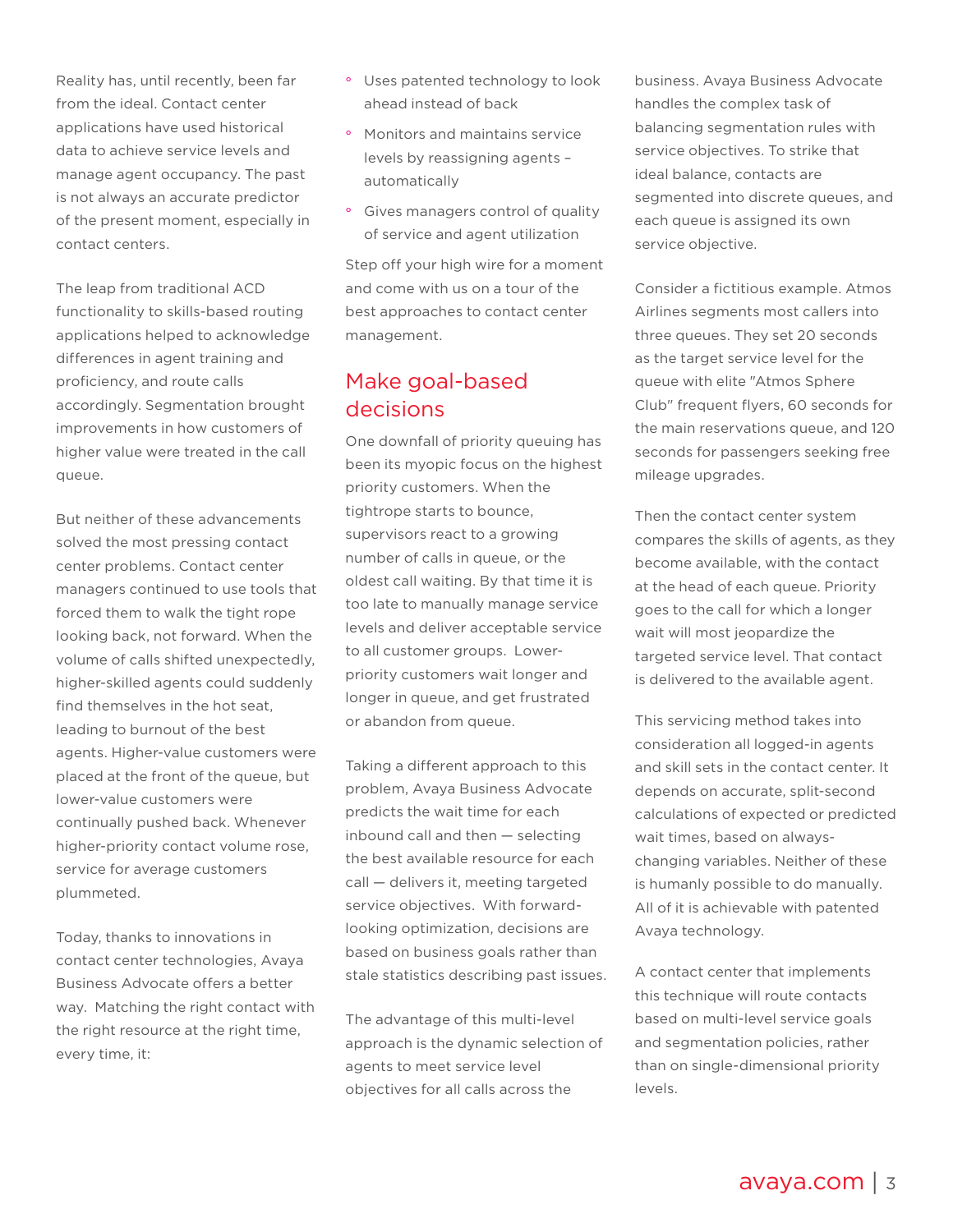<span id="page-3-0"></span>

Enabling a perfectly balanced contact center, Avaya Business Advocate uses patented algorithms to:

- ° Manage call spikes
- ° Meet service levels consistently
- ° Assign and reassign agents automatically, as required
- ° Predict wait times
- ° Deliver customized call treatments
- ° Match the right agent with the right contact
- ° Reduce agent burn out by balancing the workload

Avaya Business Advocate makes decisions in a fraction of a second for each call — by predicting which call the agent needs to take in order to meet service levels across the business, rather than by reacting to events of the past few minutes. The result is a forward-looking system that helps meet or exceed established service levels for every queue, without overloading agents.

## Set situational service levels for high-value callers

Minimizing deviations from targets by manually moving agents is an outdated damage-control technique that can lead managers to over- or under-compensate. In contrast, the strategy in well-balanced contact centers is to select calls for agents based on meeting a target service level for each skill or vector directory number (VDN).

This strategy can be used to give important customers preferential treatment simply by administering a faster service objective to the skills or VDNs that handle these customers. With Business Advocate, calls are selected based on their predicted wait time as compared to the service objective.

Higher-priority calls are serviced before less important calls, at any volume. To avoid leaving less important callers hanging, Avaya Business Advocate works them in as their wait times approach targeted service levels.

Managing call selection in this way based on each skill or VDN meeting its target service level — minimizes the deviation from each administered target. It also prevents cases where a supervisor must manually move agents to meet targets.

When the service objective is implemented at the VDN level, calls from multiple VDNs can be directed to the same skill queue — yet receive differentiated service based upon the service objectives of their respective VDNs.

Establishing equal priority for multiple skills or VDNs is reasonable under most circumstances. There are times, though, when peak call volume can cause trouble — and equal priorities mean equal trouble for those service levels.

This is where situational policies come into play. The service levels remain the same, but managers can assign levels of importance to protect each service level. Here is an example from our friends at Atmos Airlines:

"The Frequent Flyer queue and the International Reservations queue have equal target service levels and they are equally important, when all is going well. But if today's Europe fare promotion is a success, the service level for International Reservations is more important to protect."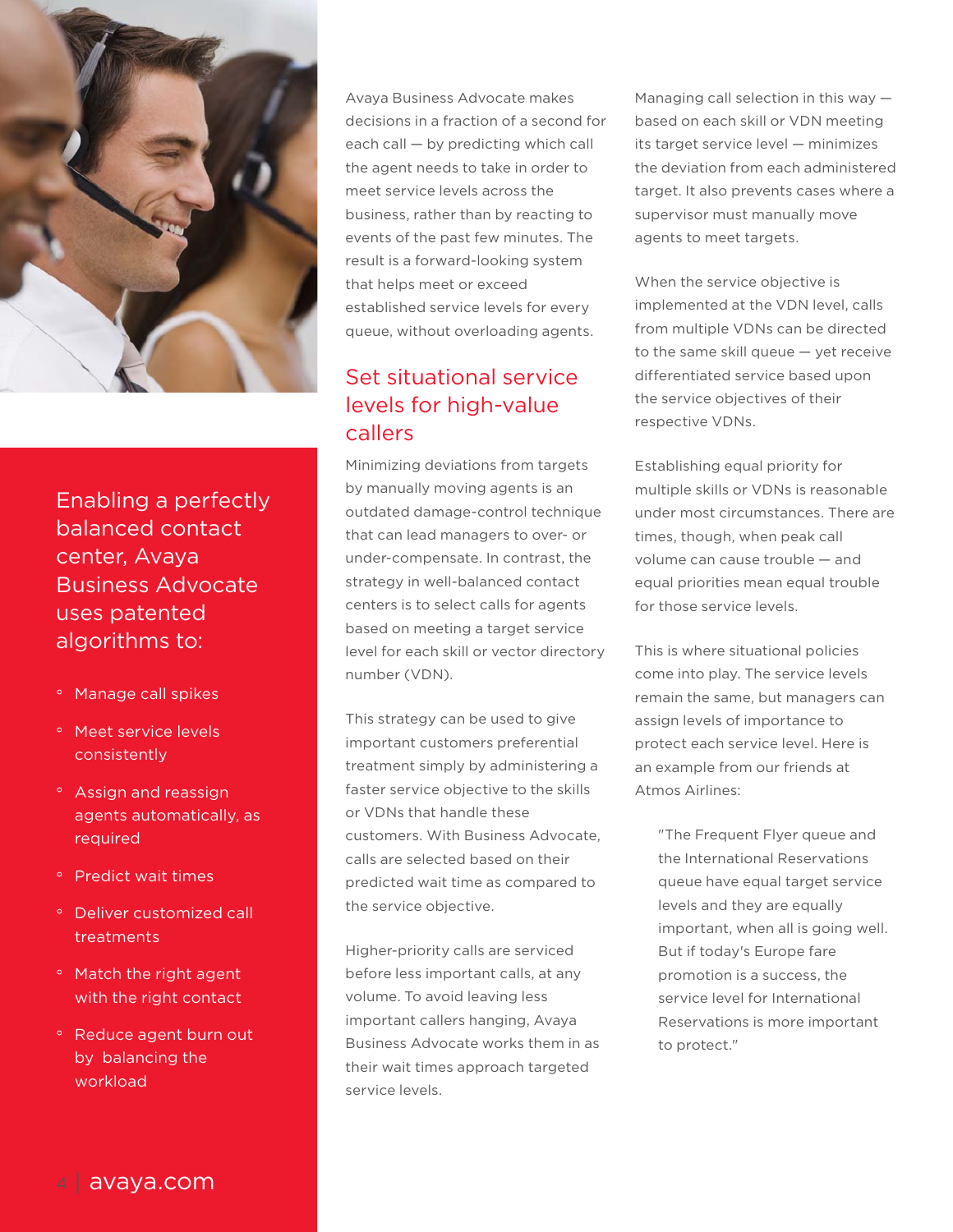<span id="page-4-0"></span>Establishing these situational service levels in advance makes it possible for the contact center system to react immediately, automatically reallocating resources to balance business objectives.

# Manage agent pools dynamically

The business rules for managing surplus calls or agents can get complex — too complex for most contact center applications to handle well. But it is seldom sufficient to draw a line and assign more agents to a queue whenever that threshold is exceeded. A dynamic contact center environment calls for dynamic management of the agent pool.

In the well-balanced contact center the threshold is not a line, but a gradient, in which reserve agents are dynamically assigned to a skill. There are three components to this method.

First, the contact center assigns multiple thresholds for activating reserve agents. Threshold A might be 90% of calls answered in 45 seconds, well within the target. Threshold B might be 85% of calls answered in 90 seconds, the administered target for the queue. Note that once threshold B has been reached, achieving an administered target requires more aggressive activation of reserve agents.

Second, agents are designated for selected skills on two reserve levels. When the expected wait time for that skill exceeds Threshold A, an

automated process starts assigning first-line reserve agents. If all firstline reserve agents are assigned and the skill nonetheless exceeds Threshold B, then second-line reserve agents are activated.

Third, the thresholds can be adjusted in real time based on an ongoing comparison between the skill's current level of service and its target service level. The thresholds are never a set-and-forget decision in a busy contact center, but supervisors should not be focused on manually adjusting them. Instead, threshold adjustments should be left to the swift and watchful eye of an advanced contact center application that can make changes in milliseconds.

By activating reserve agents only when the contact center is in danger of missing set targets, dynamic agent pooling helps supervisors meet service levels for skills, providing excellent service more consistently and reducing abandons from queue.

# Optimize agent utilization rates

Speed does not always win the race. When a call is answered instantly, but by an inadequately skilled agent, the customer may lack confidence in the answer and decide to call back for a better agent. Or, worse, the customer might not call back. Achieving target service levels can still leave plenty of room for improvement in contact center performance.

Swinging the pendulum in the opposite direction, matching calls to agents based solely on skill, is a cause of imbalanced agent occupancy. Multi-skilled agents are overworked, while agents who need more experience sit idle.

The winning strategy is not a compromise. Rather, it is to evaluate overall occupancy to find the least occupied agent who is qualified to handle each call.

This technique balances workloads across qualified agents by selecting the least occupied agent instead of the idlest agent. The distinction is a crucial one. The least occupied agent is simply the staffed agent who has done the least amount of work over a period of time. The idlest agent is the logged-in agent who has gone the longest time without taking a call.

To balance overall occupancy, the next incoming contact should go to the most qualified, yet least occupied, agent available. This technique minimizes burnout (among highly specialized agents with multiple skills), can lead to enhanced revenue (through up-selling and cross-selling), and can improve first-call resolution — which typically improves customer satisfaction and loyalty.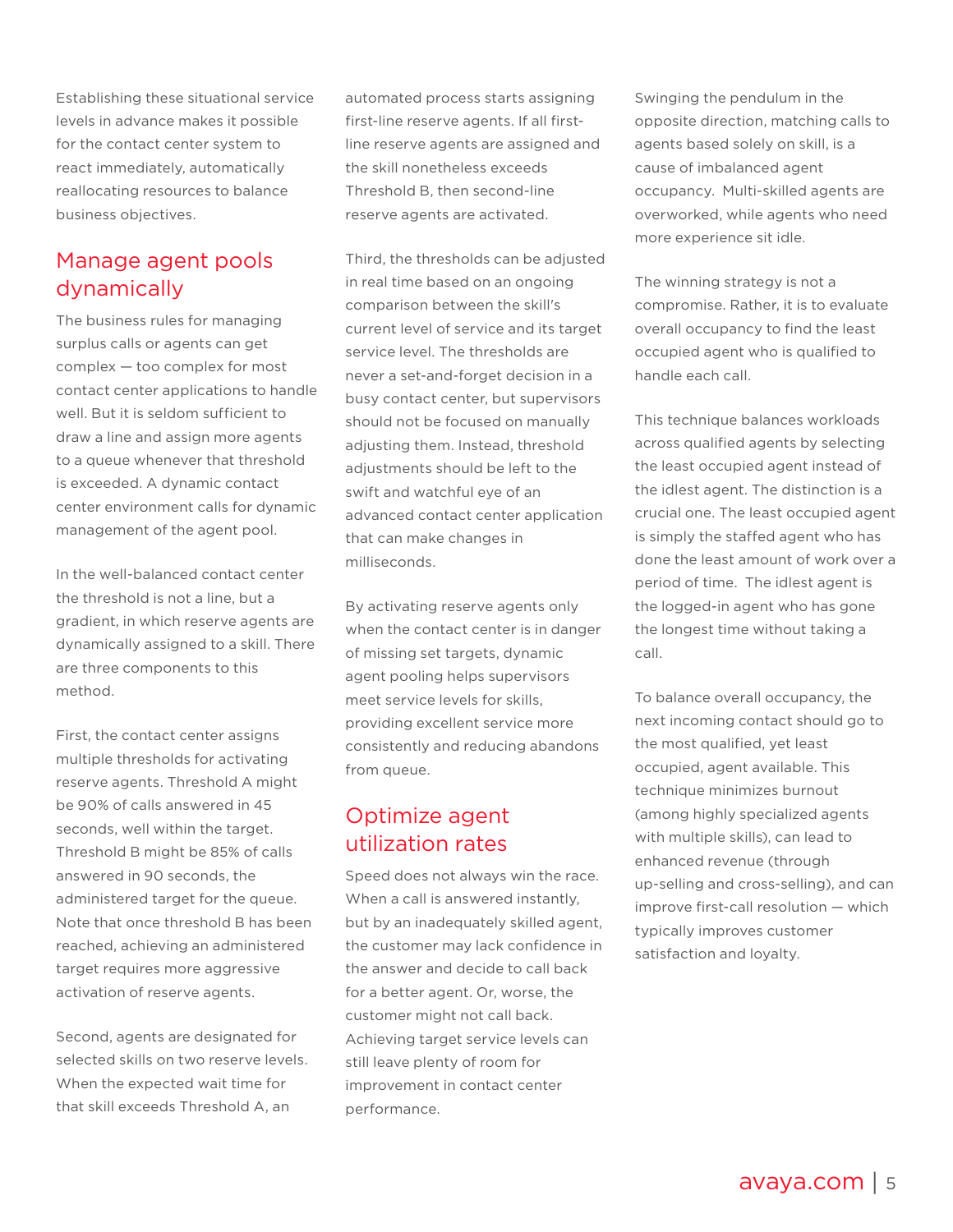# <span id="page-5-0"></span>Manage proactively: Avaya Business Advocate

Four key components make it possible to balance multiple business needs, such as meeting target service levels, caller segmentation, and managing multi-skilled agents.

#### Service Objective

With Service Objective, contact centers can make goal-based decisions regarding call selection for agents, based on expected wait time. This feature allows a target service objective to be administered on skills, VDNs, or both — and it works in combination with other agent and call selection features of Avaya Aura® Call Center Elite.

Service Objective manages call selection based on helping each skill or VDN meet its targeted response time. Calls are selected based on having the highest ratio of wait time divided by the targeted service objective. This helps companies meet service level targets for every single queue.

#### Service Level Supervisor

Service Level Supervisor allows contact centers to dynamically invoke reserve agents as needed, based on two thresholds that are assigned to skills. These discrete thresholds can be used for inbound ACD call selection based on the skill's state relative to its thresholds. When the skill is not over either threshold, the agent pool consists only of normally assigned agents. When the skill is over the first threshold, reserve agents are assigned to service it; even more reserve agents are added when the skill breaches its second threshold.

Service Level Supervisor is particularly powerful when there is a need to designate agents as reserve agents and to specify when they are activated to handle calls. Reserve agent functionality eliminates the need for supervisors to move agents manually because, while an agent might be assigned (as a reserve agent) to a skill or skills, the agent receives calls for those skills only when thresholds have been breached.

#### Percent Allocation

Business Advocate's Percent Allocation option helps optimize agent utilization. Making automatic adjustments, it maximizes the probability that service level targets will be met (based on X% of calls in skill Y). Individual agent percent allocations are automatically adjusted to meet their original targets.

With Percent Allocation, agents are auto-reserved — put on standby — in skills where their work time percentage is above the administered allocated percentage

Auto-reserve can be used to restrict an agent's time in a skill or to guarantee service time for uncommon skills.

 In addition, Percent Allocation allows scheduling packages to control use of multi-skilled agents by dedicating a percentage of an agent's time to each administered skill.

#### Predicted Wait Time

With its Predicted Wait time component, Business Advocate supports goal-based decisionmaking, based on the total time an inbound ACD call is predicted to wait in queue for the next available agent. Avaya Business Advocate's patented Predicted Wait Time calculation considers staffing levels, average talk times, queue depth, and many other details. Predicted Wait Time can be used (instead of the current time the call has waited in queue) to determine call selection in Service Level Supervisor and Service Objective.

Predicted Wait Time can be used to reduce the maximum delay and number of abandons for skills with only a few agents, or for skills that have a longer handle time relative to other skills.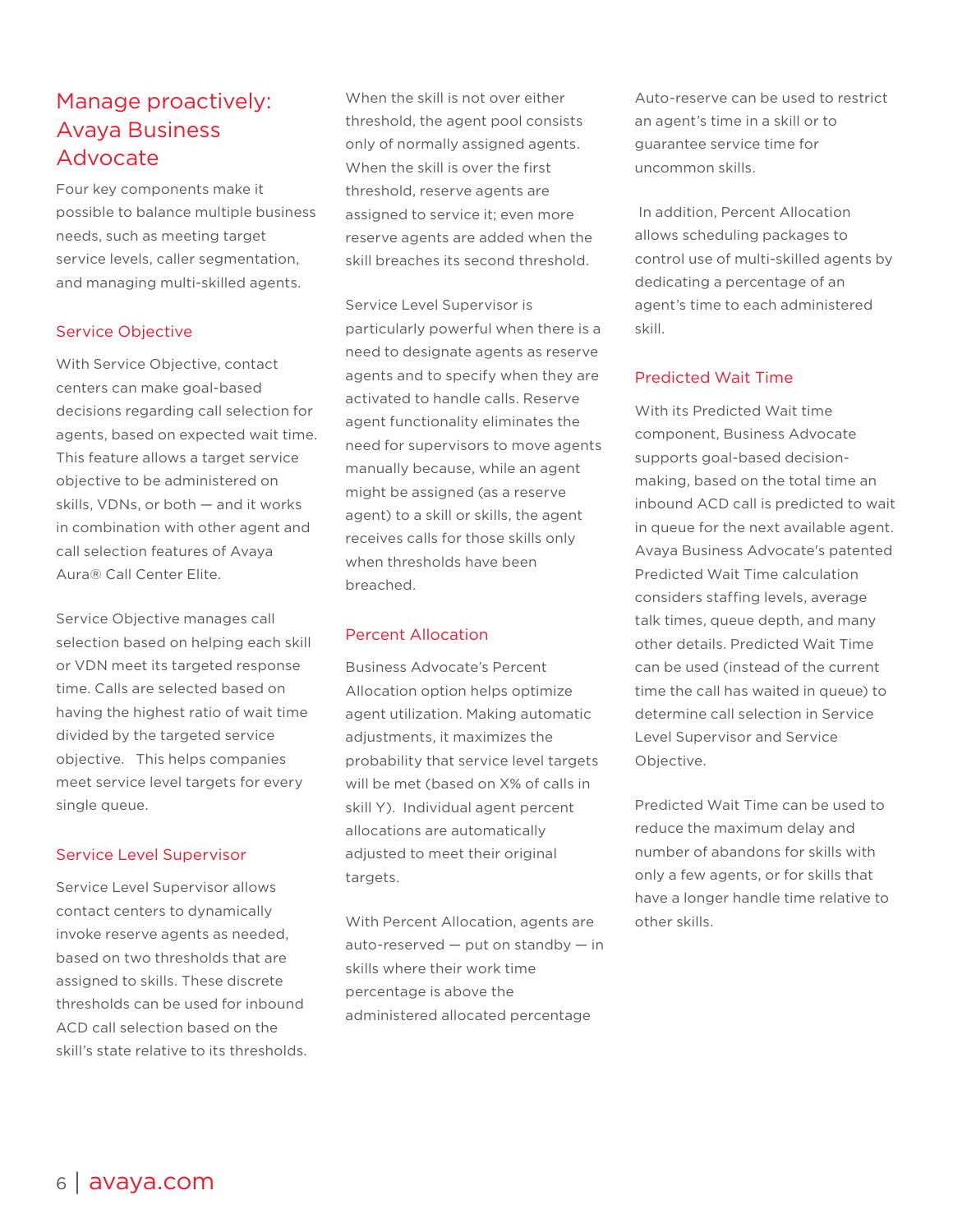<span id="page-6-0"></span>Using Predicted Wait Time, calls are not necessarily handled in the order in which they are received. An inbound ACD call with the longest queue time may wait, while a call with a longer predicted wait time in another skill is given to an agent.

Example: Atmos Airlines' contact center is busy. At the head of the International Reservations queue is a caller who has waited 10 seconds. At the head of another queue is a call whose VDN is dedicated to the Atmos Sphere Club. That caller has waited 15 seconds.

Both queues have a service objective of 20 seconds. Thus far, both calls are within their service objectives. The next available agent is one of only a few who are skilled in handling both types of calls. Avaya Business Advocate delivers the International Reservations call, not the oldest or highest-value call, to the available agent. Why?

Because with very few agents staffed on the International Reservations queue, by the time another agent with this skill becomes available, that caller would miss their targeted service level by a mile.

Using Predicted Wait Time with Service Objective to match agents with callers according to business goals, rather than simply the order in which calls arrive, helps meet service targets across the business.



### Conclusion

With Avaya Business Advocate, managers can step off the tight rope and onto solid ground, look ahead, and proactively avoid problems, while achieving consistently excellent performance.

The journey to improved service and agent retention is comprised of many steps. Making goal-based decisions is one of them. Dynamically managing agent pools is essential; matching the right contact with the right resource at the right time is indispensible.

Avaya Business Advocate helps companies increase efficiencies, satisfy customers, and retain agents — all while managing expenses. The advanced management techniques described in this white paper fit together to enable a strategy that is as unique as your business needs.

The result is a forward-looking management approach and a wellbalanced contact center.

### Learn More

For more information on how Avaya can take your enterprise from the high wire to solid ground where it needs to be, contact your Avaya Client Executive or Authorized Avaya BusinessPartner, or visit us at www.avaya.com